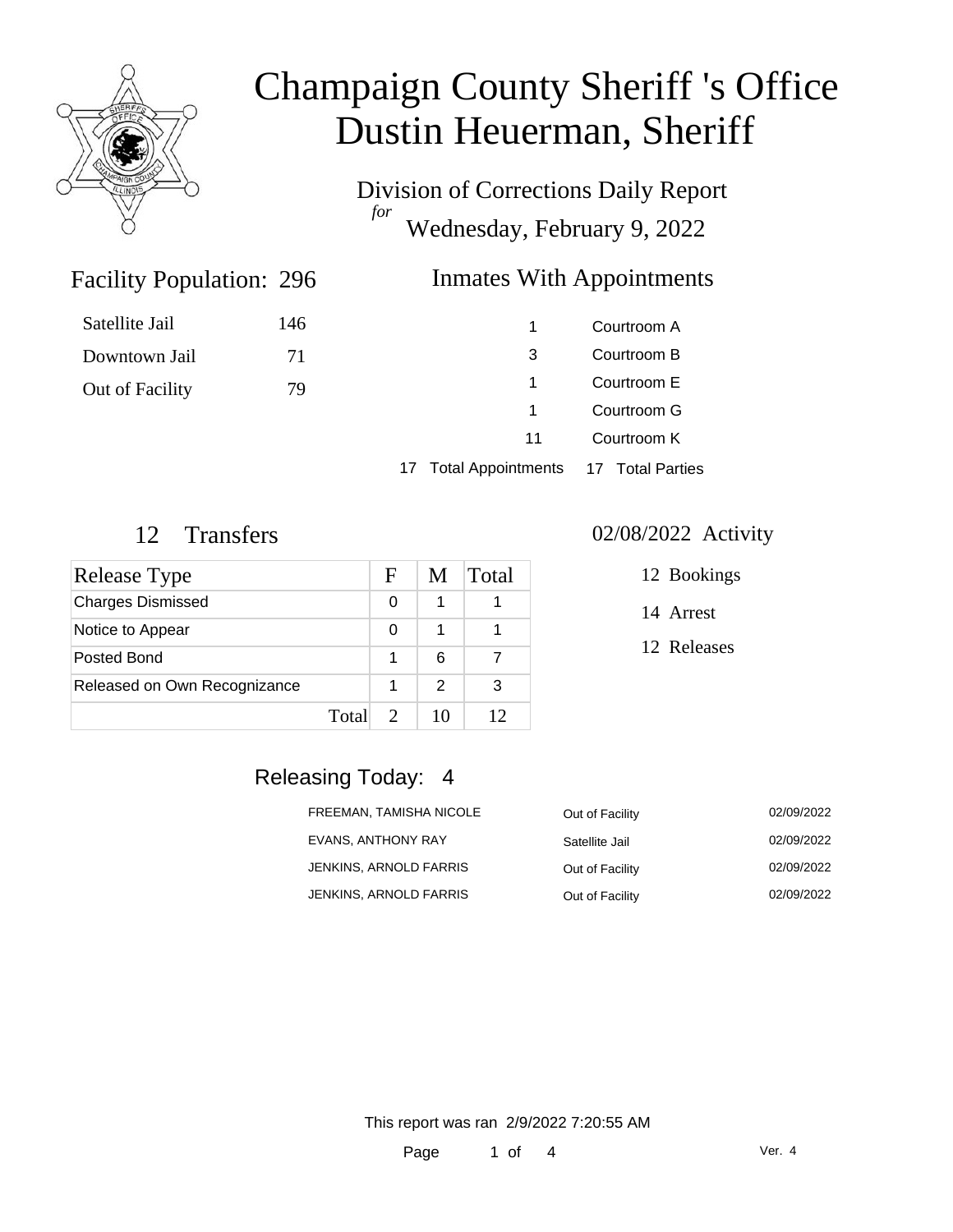

# Champaign County Sheriff 's Office Dustin Heuerman, Sheriff

Division of Corrections Daily Report *for* Wednesday, February 9, 2022

### Custody Status Count

- Direct Criminal Contempt 1
- Electronic Home Dentention 16
	- Felony Arraignment 4
	- Felony Pre-Sentence 6
		- Felony Pre-Trial 211
	- Felony Pre-Trial DUI 4
	- Felony Sentenced CCSO 4
	- Felony Sentenced IDOC 34
		- Hold Sentenced IDOC 1
	- Misdemeanor Arraignment 4
		- Misdemeanor Pre-Trial 4
			- Petition to Revoke 2
			- Remanded to DHS 4
		- Traffic Sentenced CCSO 1
			- Total 296

This report was ran 2/9/2022 7:20:55 AM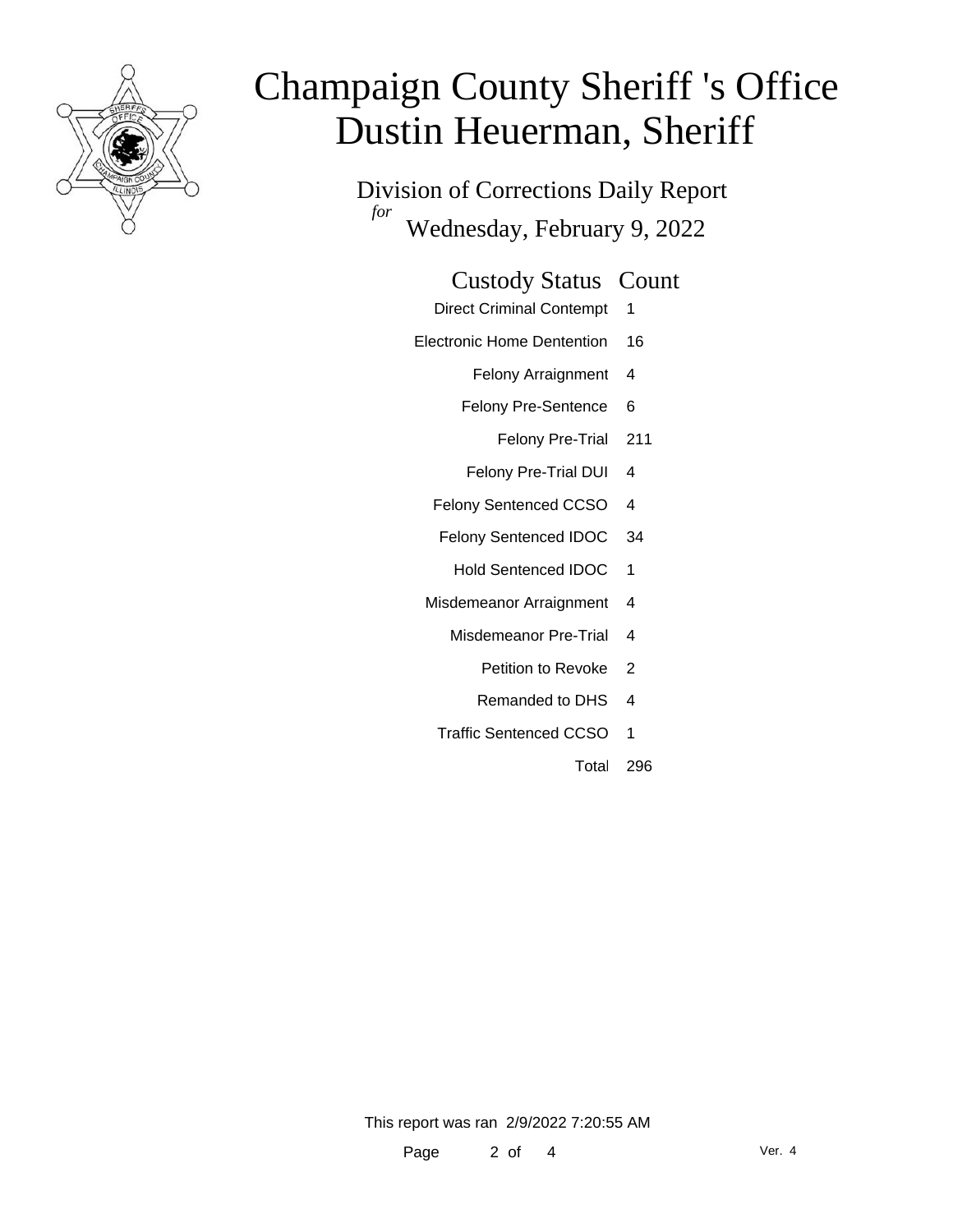

# Champaign County Sheriff 's Office Dustin Heuerman, Sheriff

Division of Corrections Daily Report *for* Wednesday, February 9, 2022

## Inmates With Appointments

| Jailing Party Name                                 | Location    | Number of Records / Node |
|----------------------------------------------------|-------------|--------------------------|
| BARKER, ALEXANDER MASSIE                           | Courtroom K | 1 / Satellite Jail       |
| BRUMFIELD, JONATHAN EZEKEIL                        | Courtroom K | 1 / Satellite Jail       |
| <b>CHAMBERS, GARY DANTE</b>                        | Courtroom K | 1 / Satellite Jail       |
| DAVIS-MURDOCK, ERION VASSHAD                       | Courtroom K | 1 / Downtown Jail        |
| EMBEYA, CRISTAVI TSHOMBA                           | Courtroom K | 1 / Satellite Jail       |
| FERGUSON, CHRISTOPHER JERMAINE                     | Courtroom B | 1 / Satellite Jail       |
| <b>HAMPTON, GATERIUS IVORY</b>                     | Courtroom K | 1 / Satellite Jail       |
| HUNT, TAVARIS EARL                                 | Courtroom A | 1 / Satellite Jail       |
| <b>JACKSON, PRENTISS MANSION</b><br><b>DEWAYNE</b> | Courtroom B | 1 / Satellite Jail       |
| JOHNSON, BRENTON Z                                 | Courtroom E | 1 / Satellite Jail       |
| JOHNSON, IYONZI J                                  | Courtroom K | 1 / Satellite Jail       |
| <b>MEEKS, CASSARIOUS MONTE</b>                     | Courtroom K | 1 / Satellite Jail       |
| MULCAHEY, MARTIN ROBERT                            | Courtroom K | 1 / Satellite Jail       |
| NELSON, ALEXANDER JEFFERY                          | Courtroom K | 1 / Satellite Jail       |
| SMITH, COREY ADRIAN                                | Courtroom G | 1 / Satellite Jail       |
| <b>WHITLOCK, GEORGE ABRAM</b>                      | Courtroom B | 1 / Downtown Jail        |
| WILLIAMS, KHAMRON MARCELL                          | Courtroom K | 1 / Satellite Jail       |

### **Transfers**

| <b>GREEN, ANTHONY KEITH</b>    | Posted Bond                  | Satellite Jail |
|--------------------------------|------------------------------|----------------|
| <b>GREEN, DANIELLE IMARI</b>   | Released on Own Recognizance | Satellite Jail |
| HALL, QUENTIN ODLIA            | Posted Bond                  | Satellite Jail |
| <b>HAMPTON, GATERIUS IVORY</b> | Notice to Appear             | Satellite Jail |
| HAYS, DESTINY MARIE            | Posted Bond                  | Satellite Jail |
| HILL, XAVIER LENSHAUN          | Posted Bond                  | Satellite Jail |
| MCMAHON, JANORI RASHIEF        | Posted Bond                  | Satellite Jail |

This report was ran 2/9/2022 7:20:55 AM